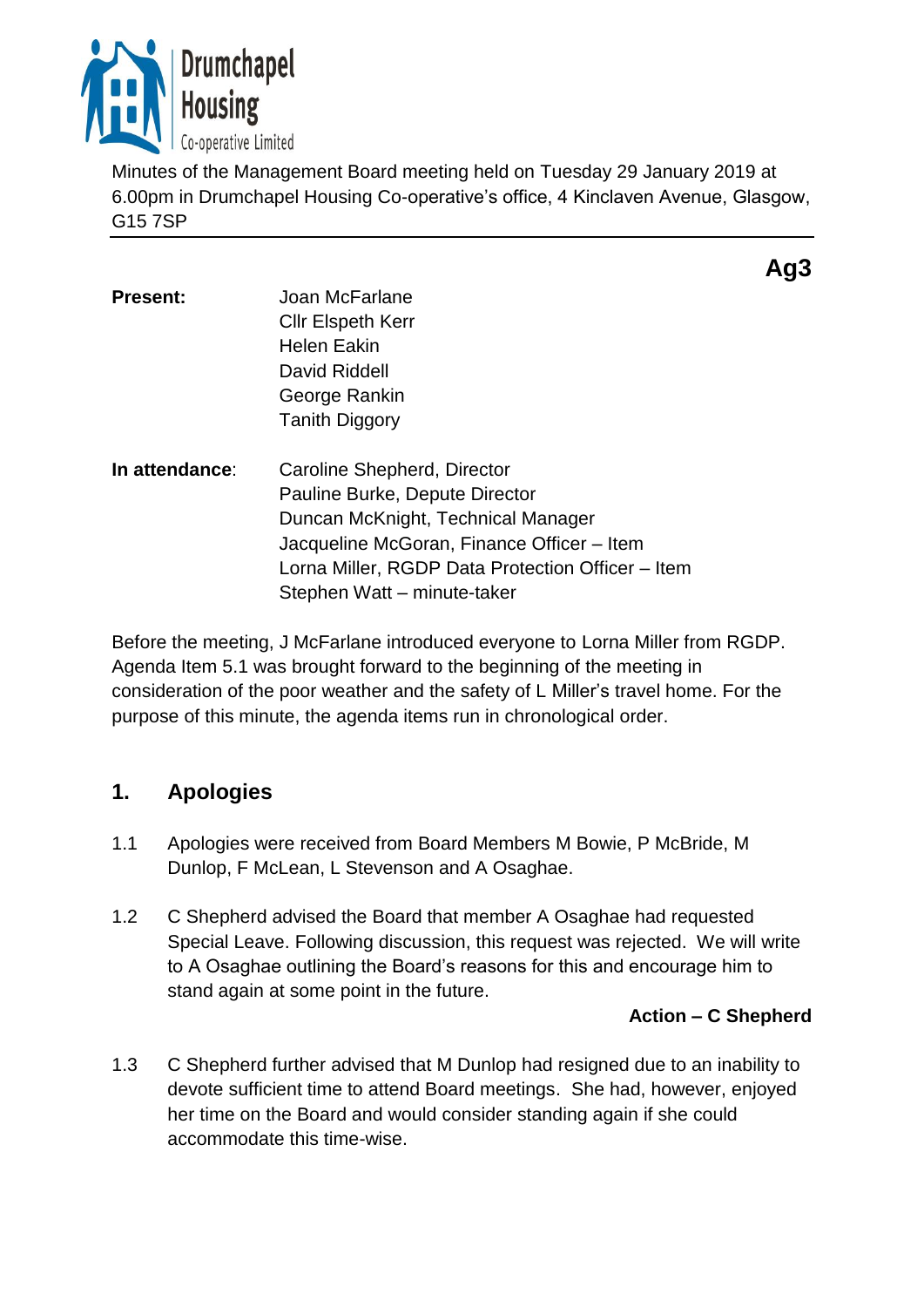1.4 As we now have two vacancies on the Board, C Shepherd referred to the report from the Board review conducted by Linda Ewart in August 2018. One of the recommendations is that we evaluate the skills present on the Board with a view to identifying any that are missing. We will discuss this in more detail at the March Board meeting but, in the meantime, it is clear that we do not have specific finance expertise. The Director and Depute Director therefore suggested inviting Alana Durnin to be co-opted and, if she accepted, that she re-join with immediate effect. This was agreed.

**Action – C Shepherd**

### **2. Declaration of interest**

2.1 J McFarlane declared an interest in agenda item 8.1.

# **3. Minute of the previous meeting**

- 3.1 The minute of the meeting on 4 December 2018 was proposed by Cllr E Kerr and seconded by H Eakin.
- 3.2 P Burke circulated the confidential minute from the 4 December meeting and this was proposed by Cllr E Kerr and seconded by H Eakin.

### **4. Matters arising**

- 4.1 Item 6.1.2: D McKnight had liaised with contractors and had fed back to Cllr E Kerr.
- 4.2 P Burke requested that agenda item 6.1 be brought forward. For the purpose of this minute, the agenda items run in number order.

# **5. Director's report**

#### **5.1 GDPR progress report**

- 5.1.1 L Miller introduced herself, discussed what her role entails, and the processes used by RGDP.
- 5.1.2 L Miller then gave an update on the Co-operative's progress so far. This has included the review of data process, retention, and risk assessments. It was highlighted that S Watt would be leading this on behalf of the Co-operative and would provide L Miller with a list of third parties currently being used to ensure that contracts are in place.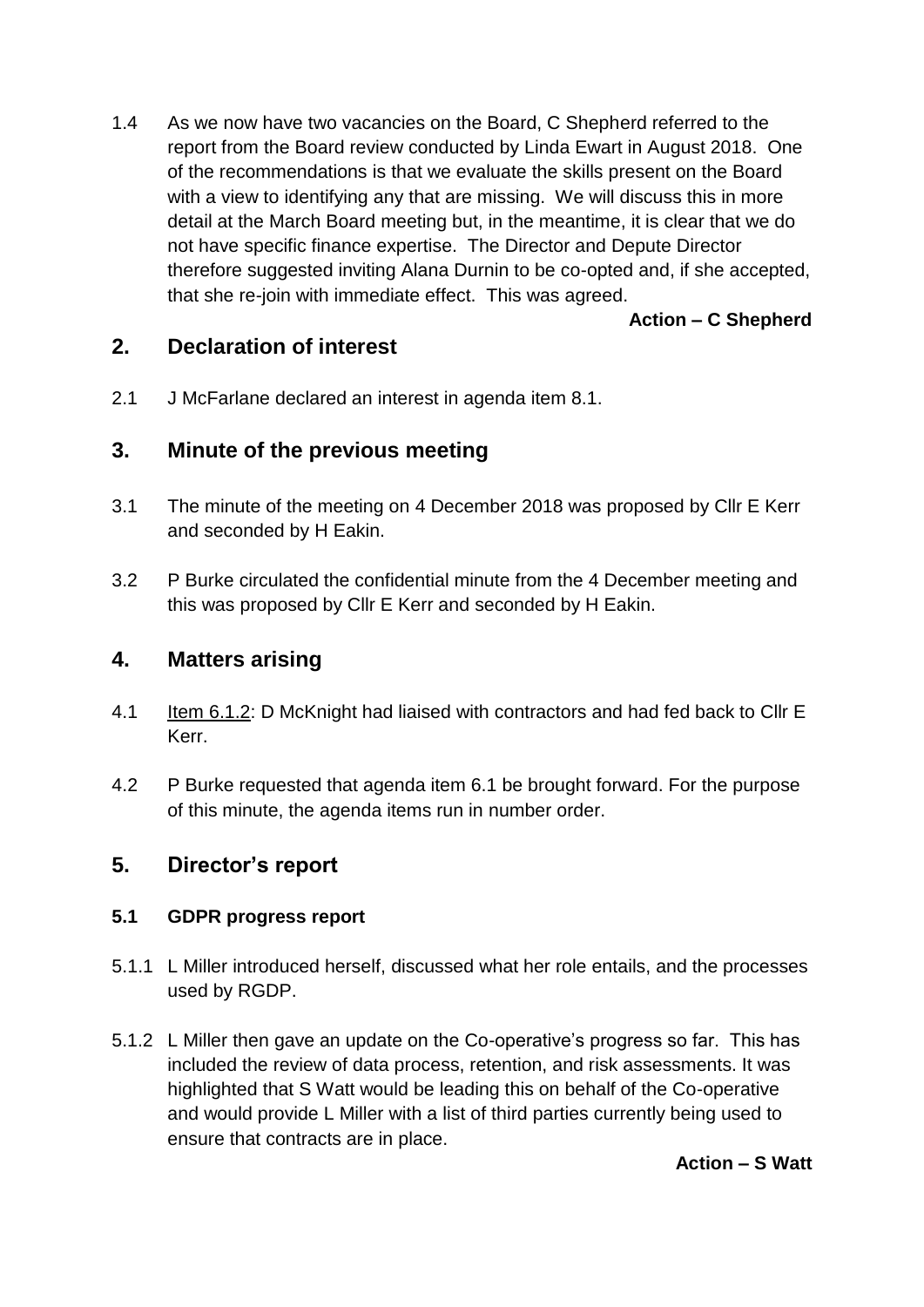- 5.1.3 Cllr E Kerr asked where GDPR policies could be found. L Miller advised that there is a legal obligation to make these available and accessible and all could be found on the Drumchapel Housing Co-operative's website.
- 5.1.4 T Diggory questioned when the backlog of archived files would be cleared. L Miller advised that it is easier to quantify paper copies but we need to do more work on the electronic drives before an answer can be provided. C Shepherd suggested that we provide an update at the April Board meeting and this was agreed.

### **Action – S Watt**

### **There being no further questions from Board members, L Miller thanked all and left the meeting at 6.15pm**

#### **5.2 Draft budget – 2019/20**

- 5.2.1 J McGoran presented the draft budget which had been circulated in full with the Board papers.
- 5.2.2 Following discussion, the Board approved the draft budget for 2019/20. A final budget will be presented to the Board at the meeting on 5 March 2019.

### **J McGoran left the meeting at 6.50pm.**

#### **5.3 Succession planning**

- 5.3.1 C Shepherd referred the Board to the four key risk factors/points for action which feature in the succession planning policy agreed in January 2018.
- 5.3.2 The shift in Board personnel, office bearers, and mix of skills were all referred as factors that have been addressed during the past twelve months, with some of this ongoing.

#### **5.4 Board induction**

5.4.1 C Shepherd advised everyone that Part 2 of the Board training will take place on 5 February 2019, and that all Codes of Conducts are now signed.

#### **5.5 Value for money – progress report**

5.5.1 Reasonable progress has been made in relation to the value for money action plan. One area to be actioned in the coming twelve months is identifying reductions in some overheads (for example, printing and posting). Consultation will be carried out on this matter.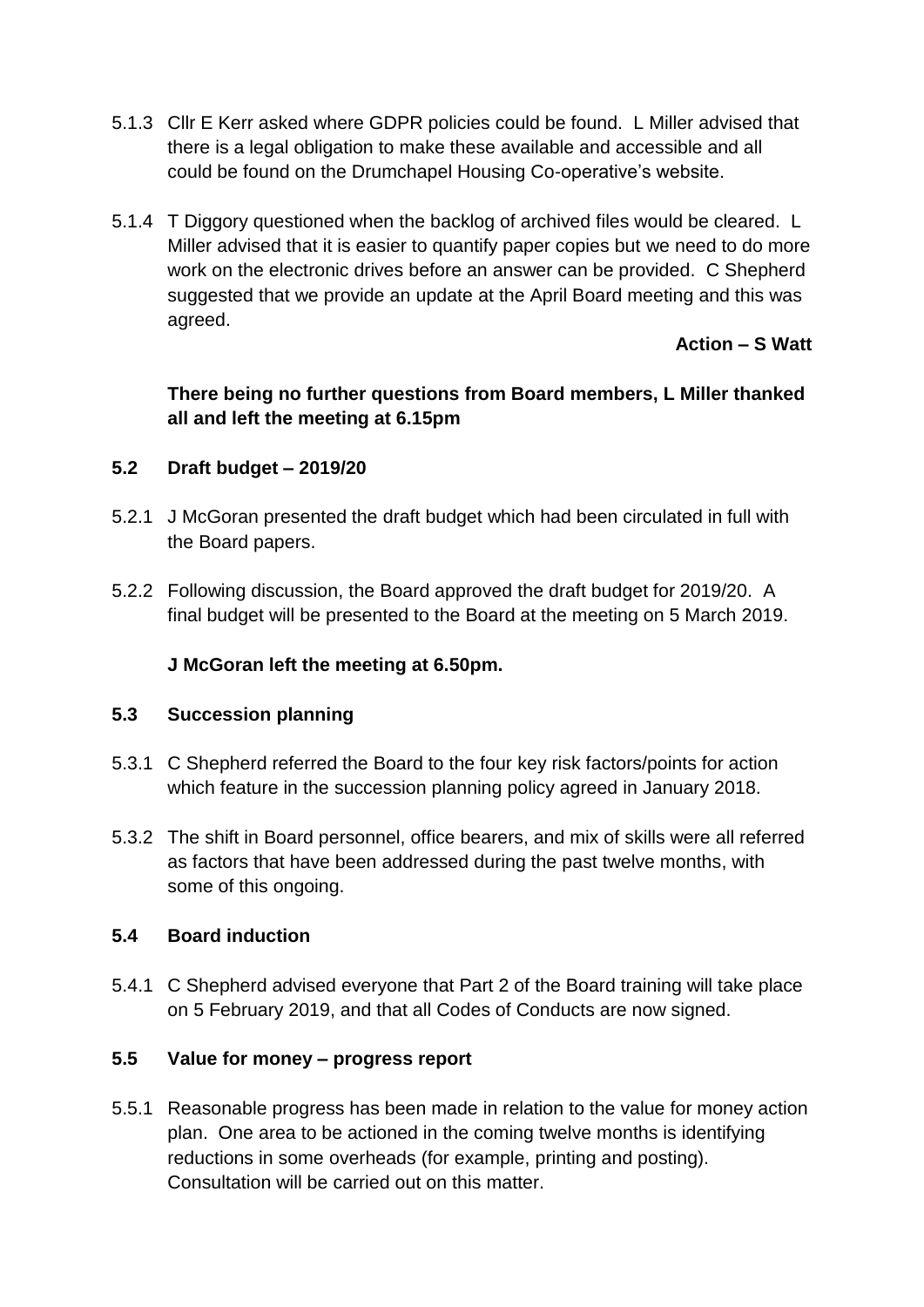5.5.2 Amendments to the procurement policy following the internal audit remain outstanding. These were not high priority recommendations, but it is nonetheless important that they are addressed.

### **Action – D McKnight**

#### **5.6 Office of the Scottish Charity Regulator – return**

5.6.1 C Shepherd advised that the return had been made to the Office of the Scottish Charity Regulator (OSCR) prior to the 31 December 2018 deadline. This was noted by the Board.

#### **5.7 The Pensions Trust – return**

5.7.1 Similar to 5.6, the return to The Pensions Trust had been submitted prior to the 31 December 2018 deadline. This was noted by the Board.

# **6. Depute Director's report**

#### **6.1 Rent review – 2019/2020**

- 6.1.1 Views from 108 tenants had been received following the rent review consultation and there had also been an article in the December newsletter. P Burke discussed the feedback and recommended that we increase rents by 2.4% in 2019/20.
- 6.1.2 The Board agreed to the 2.4% increase in rent for 2019/20.

#### **6.2 Quarterly performance report – October to December 2018**

6.2.1 P Burke presented the quarterly performance report to the Board and advised that both satisfaction and performance levels were very good. It was also noted that, on page 41, the money value of arrears was presented rather than the percentage to put the amounts owed more into context.

#### **6.3 Bad debt write-off report – October to December 2018**

- 6.3.1 P Burke asked the Board to write off former tenant arrears of £578.13 and current tenant sequestration arrears of £550.07, totalling £1,128.20.
- 6.3.2 The Board approved the bad debt write-off.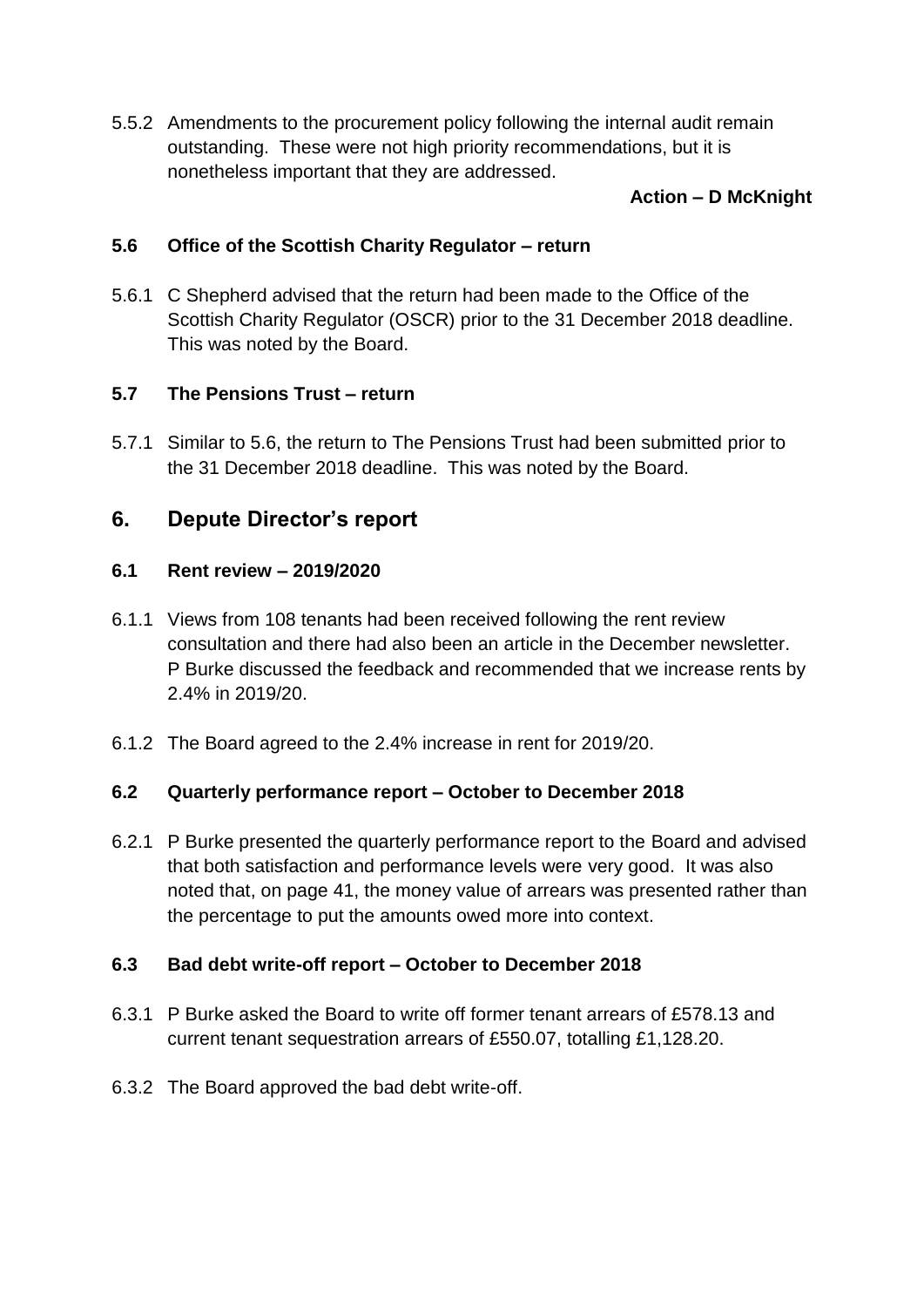#### **6.4 Planned maintenance 2018/2019 – update**

6.4.1 D McKnight advised the Board that all planned maintenance work had been completed before the festive break with positive feedback, no glitches, and 100% satisfaction with both quality of workmanship/finished product and contractor behaviour. One property remains outstanding at request of the tenant, with the windows currently retained in storage.

#### **6.5 Smoke alarms – new legislation**

6.5.1 D McKnight advised that new legislation will be enforced shortly following Grenfell Tower tragedy. New build standards will be in effect from 1 February 2021 and is estimated to cost approximately £152,000. This has already been considered in the draft budget and a factor in rent costs.

#### **6.6 Stock condition survey**

6.6.1 D McKnight presented the stock condition survey paper results, advising that survey information is held for 88% of our stock. We expect to pick up the remaining properties to reach 100% surveyed by the end of March 2019. This will, in turn, help inform the five-year plan to be communicated back to tenants.

#### **Action – D McKnight**

#### **6.7 Cyclical painterwork**

6.7.1 The gap year for Year 5 is now at an end, and a contract is in place for the next cycle of painterwork. Three consultants were considered via Public Contracts Scotland with the successful bid awarded to Reid Associates. Works are anticipated to begin around May 2019.

### **7. Policy and practice**

#### **7.1 Policy review**

7.1.1 There are no policy reviews this month.

#### 7.2 **Bite size briefing – Managing voids**

7.2.1 The bite size briefing has been postponed until March 2019.

**Due to an interest in the following item, J McFarlane left the meeting at 7.10pm.**